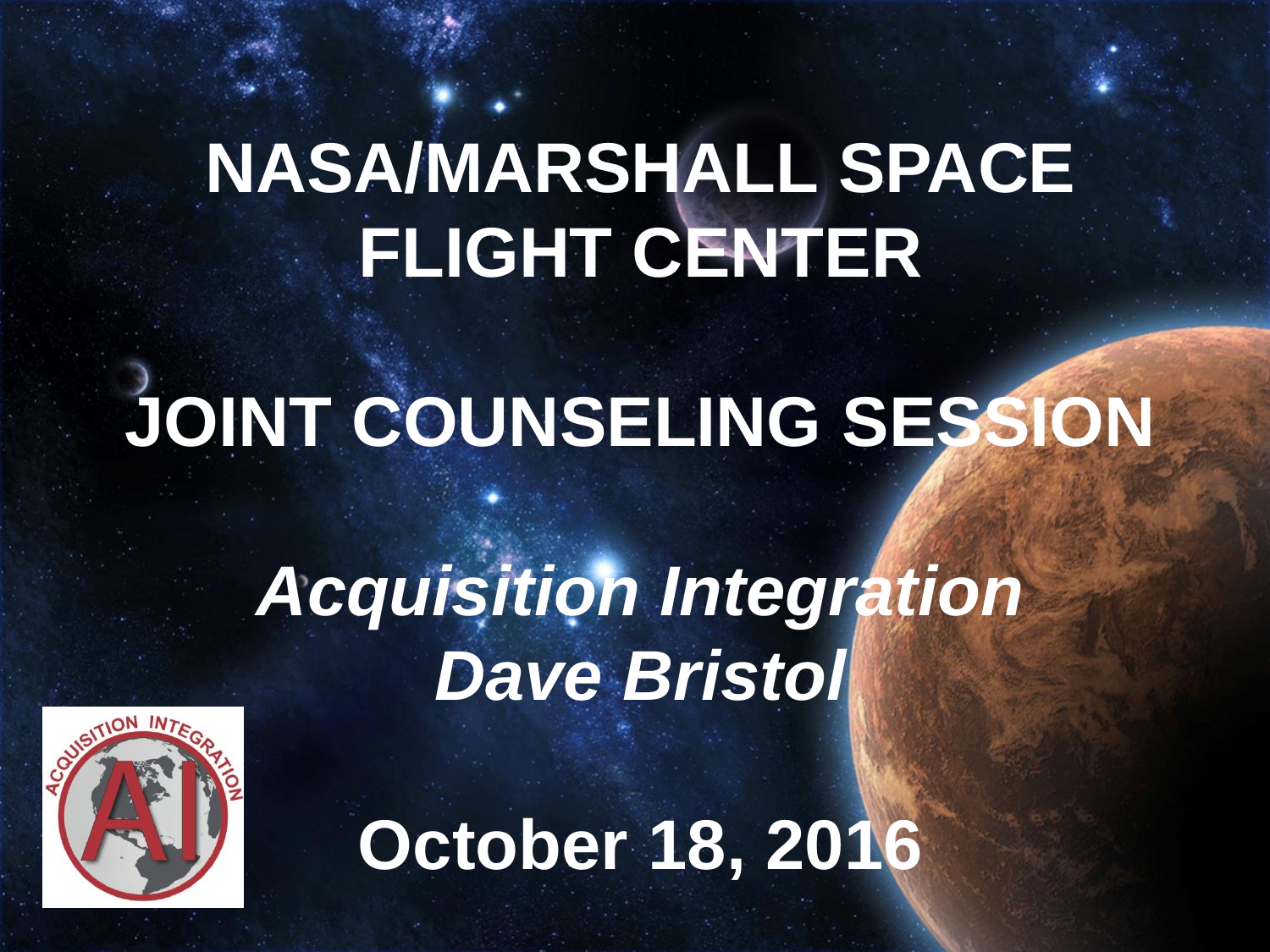# Background

| <b>COMPANY NAME:</b> | <b>Acquisition Integration</b>                           | <b>ADDRESS:</b>                     | <b>1011 Oster Drive Suite K</b><br>Huntsville, Alabama 35816                                     |
|----------------------|----------------------------------------------------------|-------------------------------------|--------------------------------------------------------------------------------------------------|
| <b>OWNER:</b>        | <b>Dave Bristol</b>                                      | <b>CONTACT NAME: Maura Staten</b>   |                                                                                                  |
| <b>EMAIL:</b>        | dave.bristol@acq-integ.com<br>maura.staten@acq-integ.com | <b>YEARS IN</b><br><b>BUSINESS:</b> | 3                                                                                                |
| <b>CAGE CODE:</b>    | <b>74KG1</b>                                             | <b>DUNS NUMBER:</b>                 | 079308478                                                                                        |
| <b>WEB SITE:</b>     | www.acq-integ.com                                        | <b>NAICS CODES:</b>                 | 423710<br>541614<br>541611<br>561990<br>332722<br>332510<br>541618<br>488991<br>334419<br>339999 |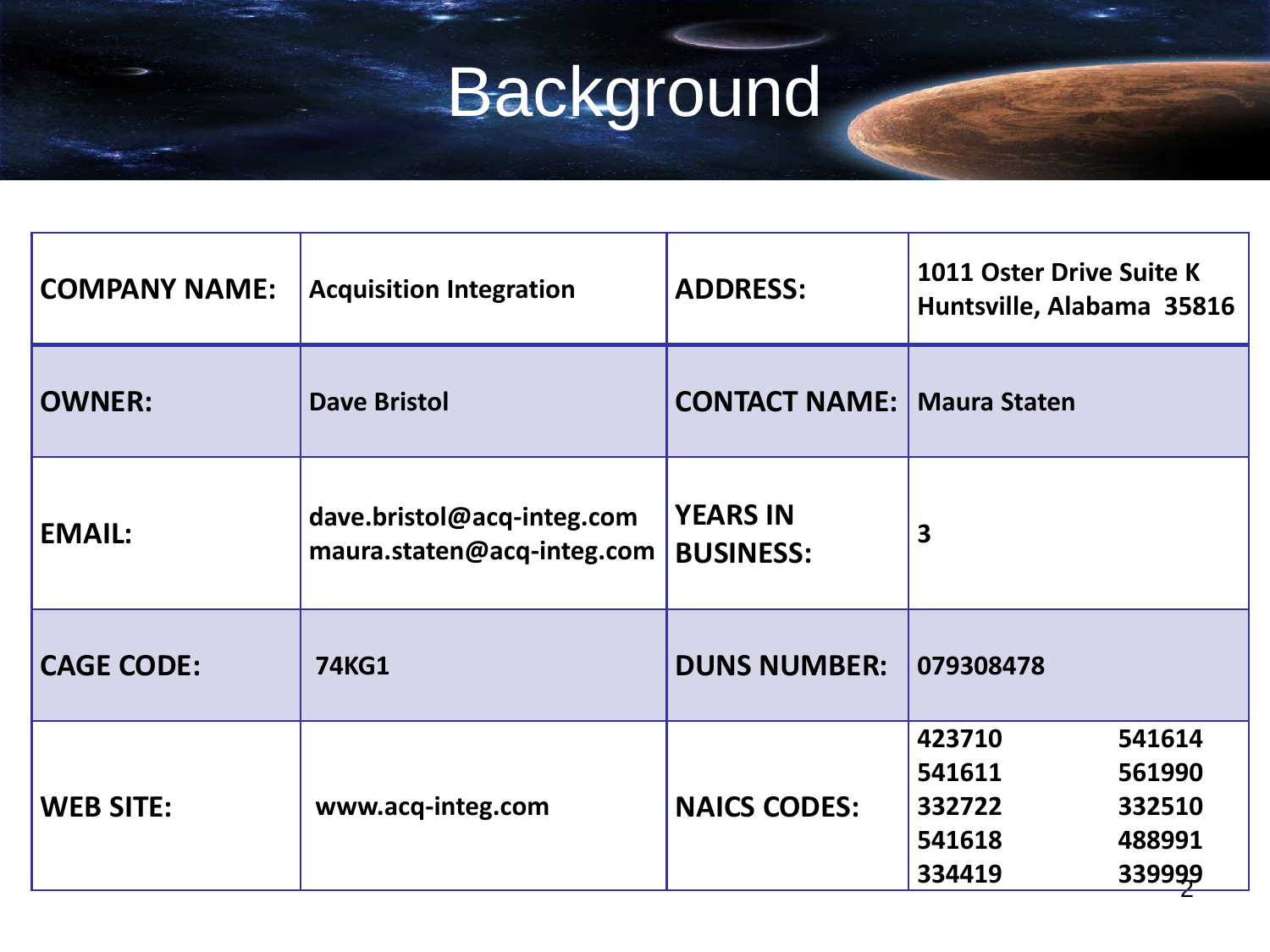### Business Size & Classifications

| <b>TOTAL EMPLOYEES:</b>                          | 5 total<br>(maintain 40% HUBZone employees) |  |  |
|--------------------------------------------------|---------------------------------------------|--|--|
| <b>AVERAGE SALES:</b>                            | \$300,000.00                                |  |  |
| <b>CLASSIFICATIONS (select from list below):</b> | Yes/No                                      |  |  |
| <b>SMALL BUSINESS</b>                            | <b>Yes</b>                                  |  |  |
| <b>SMALL DISADVANTAGED BUSINESS</b>              | No.                                         |  |  |
| <b>NATIVE AMERICAN-OWNED</b>                     | <b>No</b>                                   |  |  |
| <b>ALASKAN NATIVE CORPORATION</b>                | <b>No</b>                                   |  |  |
| <b>WOMEN OWNED</b>                               | <b>No</b>                                   |  |  |
| <b>ECONOMICALLY DISADVANTAGED WOMEN</b>          | No                                          |  |  |
| <b>OWNED</b>                                     |                                             |  |  |
| <b>VETERAN-OWNED</b>                             | <b>Yes</b>                                  |  |  |
| <b>SERVICE DISABLED VETERAN OWNED</b>            | <b>Yes</b>                                  |  |  |
| <b>HUBZONE CERTIFIED</b>                         | <b>Yes</b>                                  |  |  |
| <b>8(A) CERTIFIED</b>                            | <b>No</b>                                   |  |  |
| 8(A) EXPIRATION DATE (if applicable)             | No                                          |  |  |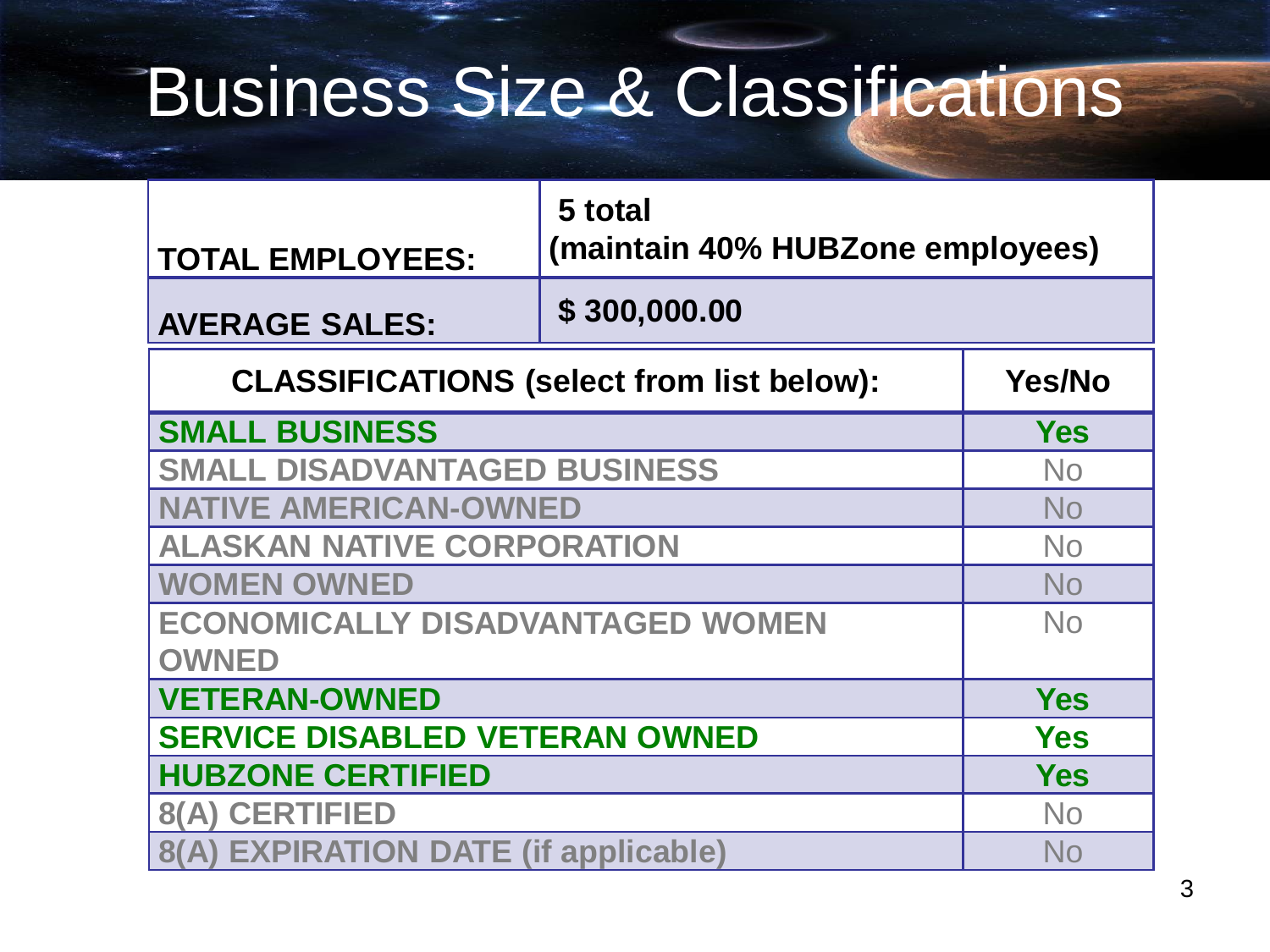### Quality Systems

- **ISO 9001:2008 Certified**
- **AS9120 Certified**
- Counterfeit Detection Program
- **ITAR Awareness Program**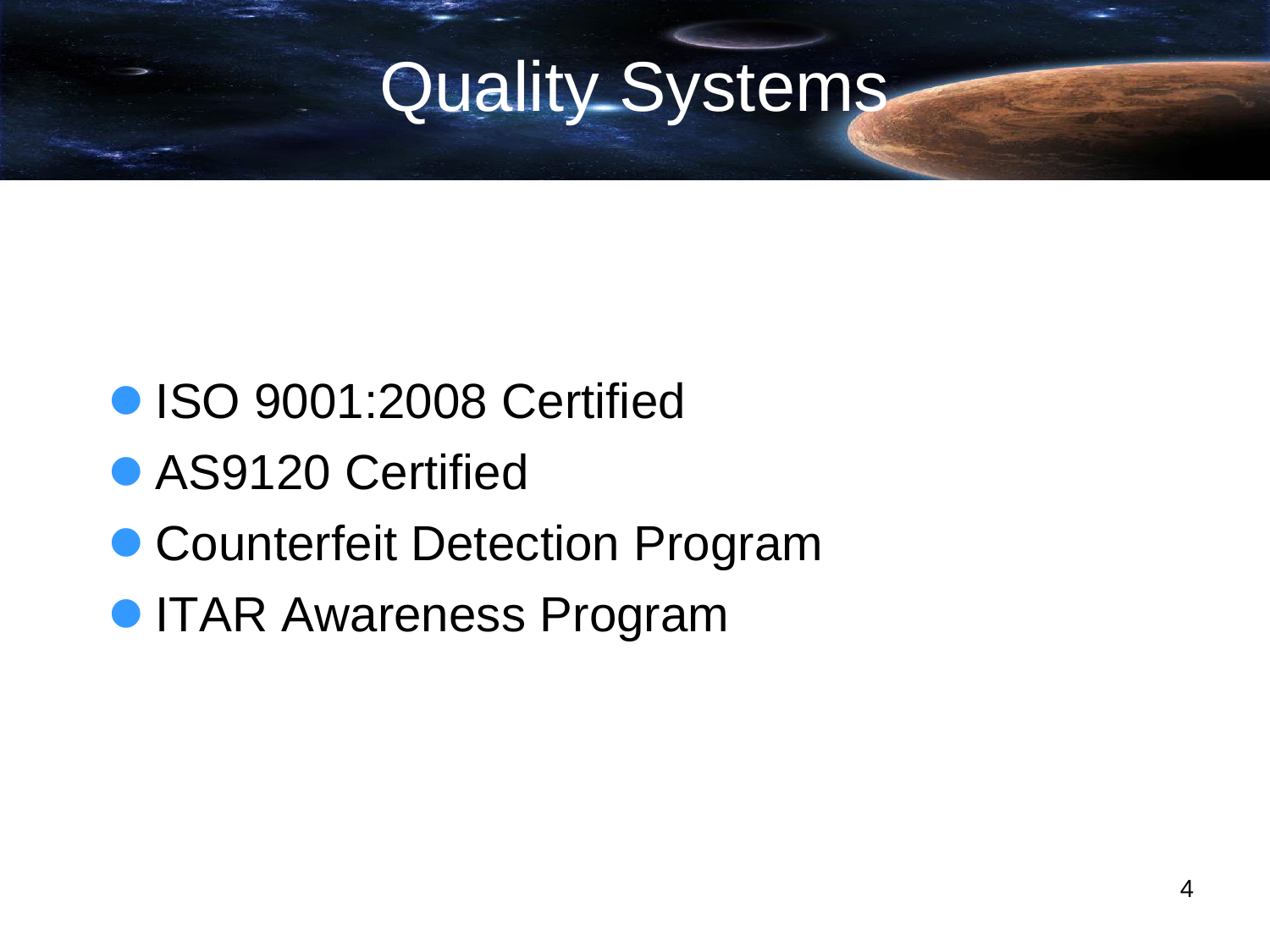#### Skills & Processes

- Acquisition Integration is a HUBZone Certified, Service Disabled Veteran Owned Small Business located in Huntsville, Alabama.
- We were founded in 2013 by Defense and Aerospace Professionals with over 100 years combined experience within the Military, Aerospace and Commercial industries.
- Our Management Team has over 30 years experience supplying hardware directly to NASA and their Prime Contractors and understands their unique quality requirements.
- Acquisition Integration's core competencies include Distribution, Logistics, and Services that can be used alone or integrated together to provide our customer with effective, efficient, cost-saving product and service.
- We clearly understand our customers requirements and Acquisition Integration provides reliability, traceability and trustworthiness.
- Acquisition Integration is ISO 9001:2008 and AS9120 Certified.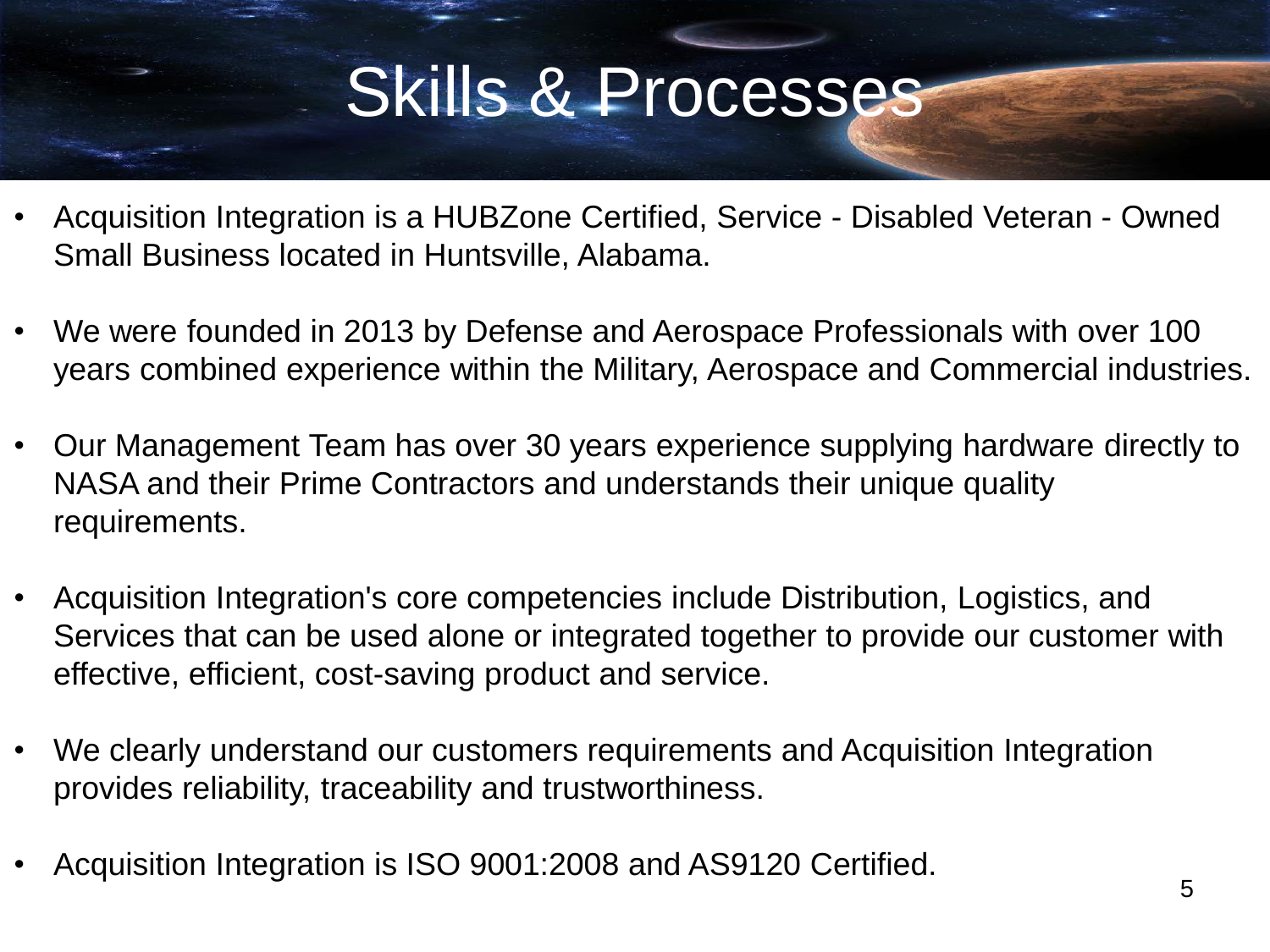#### Skills & Processes (Cont.)

#### **DISTRIBUTION**

- Mil-Spec and Fully Traceable Hardware and Electronic **Components**
- MRO Supplies
- Build-to-Print Items
- Hard-to-find Items
- Installation Tools
- Counterfeit Detection Program
- ITAR Awareness Program

#### **LOGISTICS**

- Supply Chain Management
- Integration
- Spare Parts Management
- Procurement and Sourcing **Services**
- Kitting/Assembly
- **Fabrication**
- Warehousing
- Inventory Control

#### **SERVICES**

**Project Management Integration** Contract/Proposal Support Strategic Management Procurement and Sourcing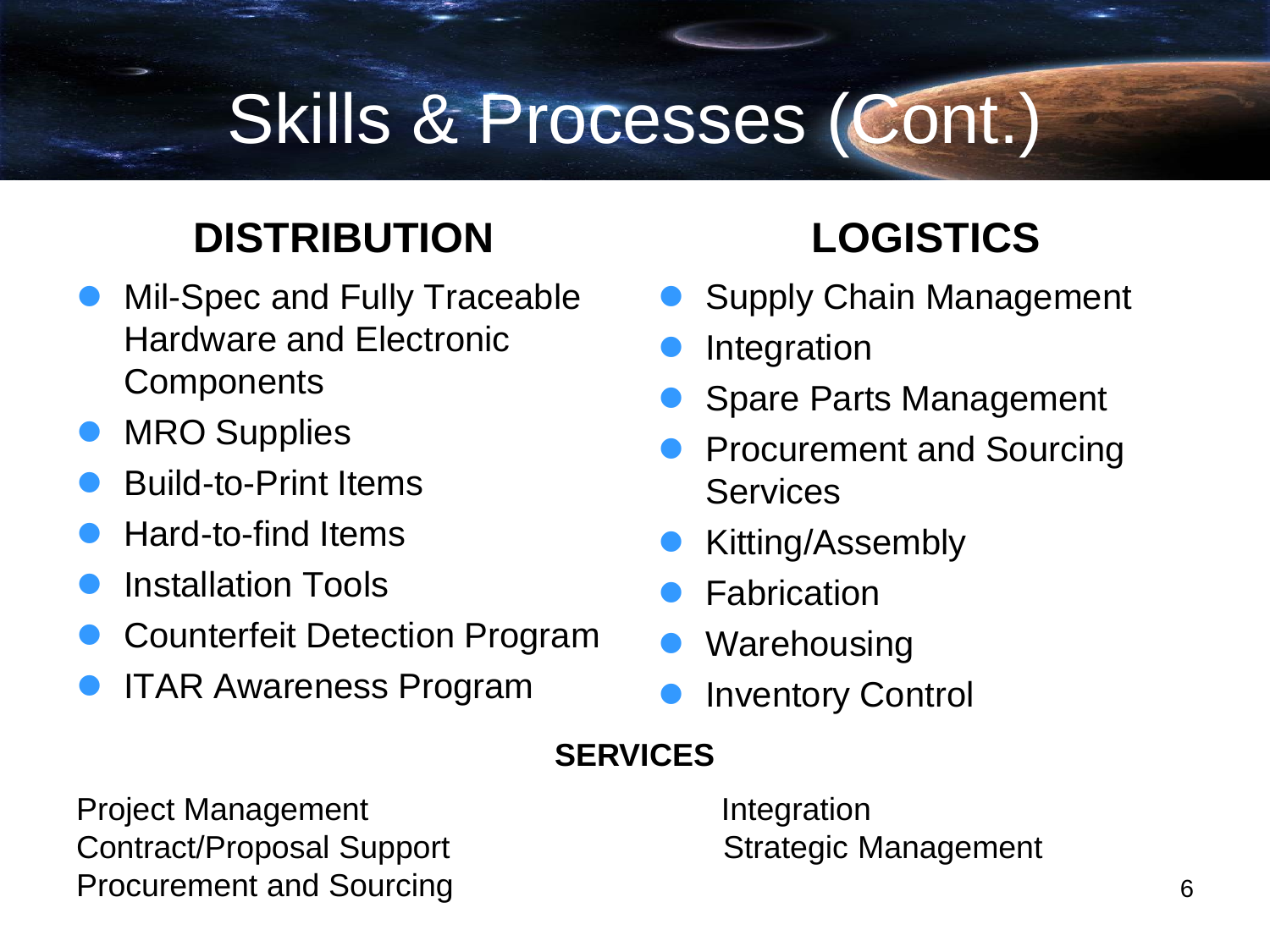#### Customers

- Defense Logistics Agency
- **All Military Services**
- **PEO Aviation**
- **ATK Missile**
- Oceaneering Space Systems
- SES PIF/LSA Prime
- SSAI LSF Prime
- **BK Manufacturing**
- **Dixie Metalcraft**